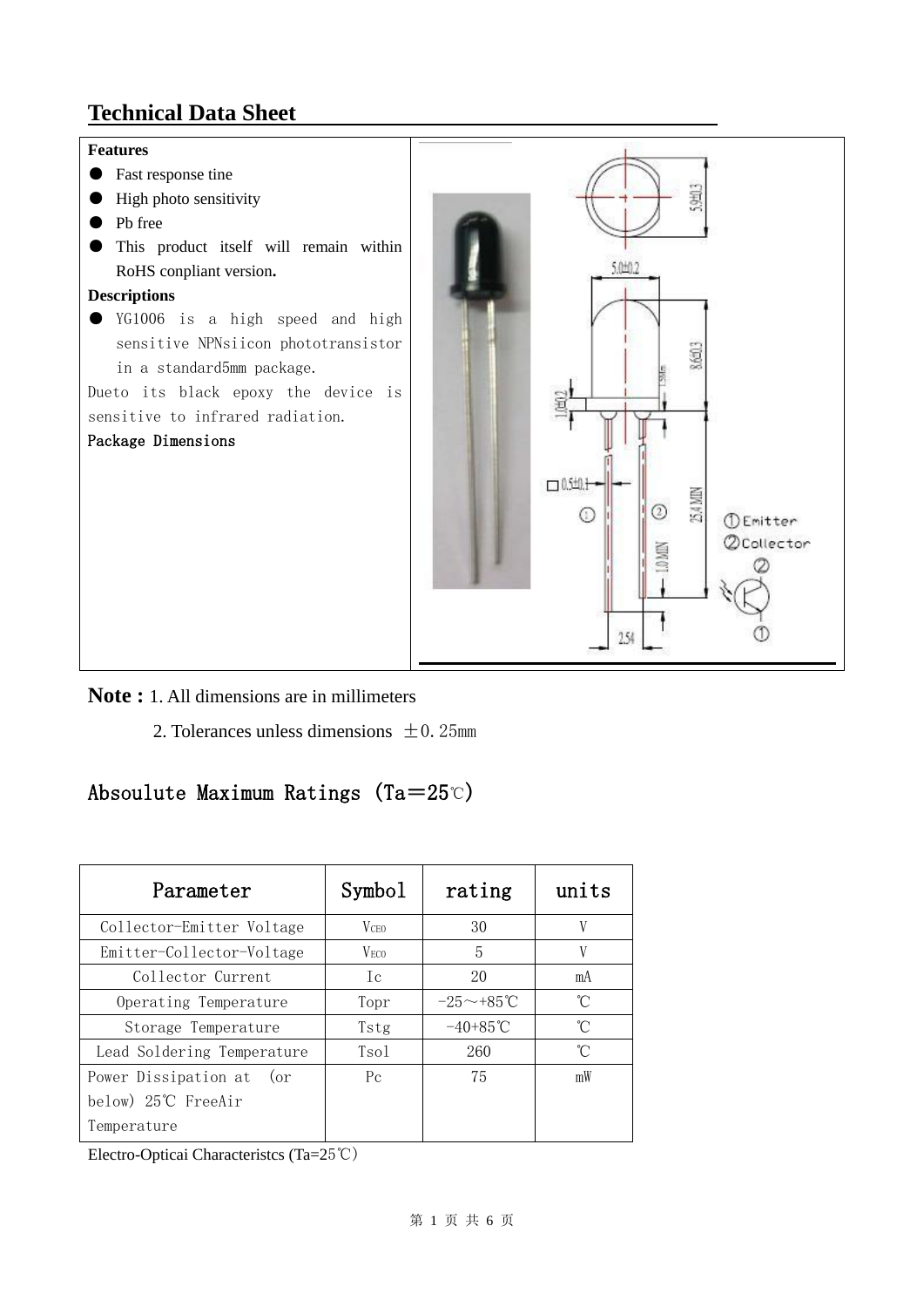| Parameter                                      |                                                            | Symbol        |              | Condition                                    |                       | Min.                                     | Typ.     |     | Max.  | Units        |          |
|------------------------------------------------|------------------------------------------------------------|---------------|--------------|----------------------------------------------|-----------------------|------------------------------------------|----------|-----|-------|--------------|----------|
| Collector-Emitter<br><b>Breakdown VoItage</b>  |                                                            | <b>BVCEO</b>  |              | $Ic=100\mu A$<br>$Ee = 0mW/C$ m <sup>2</sup> |                       | 30                                       | $---$    |     | $---$ | $\mathbf{V}$ | Rankings |
| Emitter-Collector<br><b>Saturation VoItage</b> |                                                            | <b>BVECO</b>  |              | $IE=100\mu A$<br>$Ee = 0mW/C$ m <sup>2</sup> |                       | 5                                        | $---$    |     |       | $\mathbf{V}$ |          |
|                                                | Collector-Emitter<br>VCE(sat)<br><b>Saturation VoItage</b> |               |              | $Ic=2mA$<br>$Ee=1mW/C$ m <sup>2</sup>        |                       | $---$                                    | $---$    | 0.4 |       | $\mathbf{V}$ |          |
|                                                | <b>Rise Time</b><br>tf                                     |               |              | $VCE=5V$                                     |                       | $---$                                    | 15       |     | $---$ | $\mu S$      |          |
| Fall Time                                      |                                                            | tf            |              | $Ic=1mA$<br>$RL=1000\Omega$                  |                       | ---                                      | 15       |     | $---$ |              |          |
|                                                | <b>Collector Dark</b><br><b>ICEO</b><br>Current            |               |              | Ee= $0mW/C$ m <sup>2</sup><br>$VCE = 20V$    |                       | ---                                      | ----     |     | 100   | nA           |          |
| On State Collector<br>Current                  |                                                            | Ic(on)        |              | Ee= $1mW/C$ m <sup>2</sup><br>$VCE = 5V$     |                       | 1.77                                     | ----     |     | 7.07  | mA           |          |
| Wavelength of Peak<br>Sensitivity              |                                                            | $\lambda$ P   |              | $---$                                        |                       | ---                                      | 940      |     | $---$ | nm           |          |
| Rang of Spectral<br>Bandwidth                  |                                                            | $\lambda$ 0.5 |              | ---                                          |                       | $---$                                    | 760-1100 |     | $---$ | nm           |          |
| Parameter                                      | Symbol                                                     | Min           | Max          | Unit                                         | <b>Test Condition</b> |                                          |          |     |       |              |          |
| $\bf J$<br>$\bf K$                             | Ic(on)                                                     | 1.77<br>2.67  | 3.61<br>5.07 | mA                                           |                       | $VCE = 5V$<br>Ee= $1mW/C$ m <sup>2</sup> |          |     |       |              |          |
| $\mathbf L$                                    |                                                            | 4.18          | 7.07         |                                              |                       |                                          |          |     |       |              |          |

# Typical Electro-Optical Characteristics Curves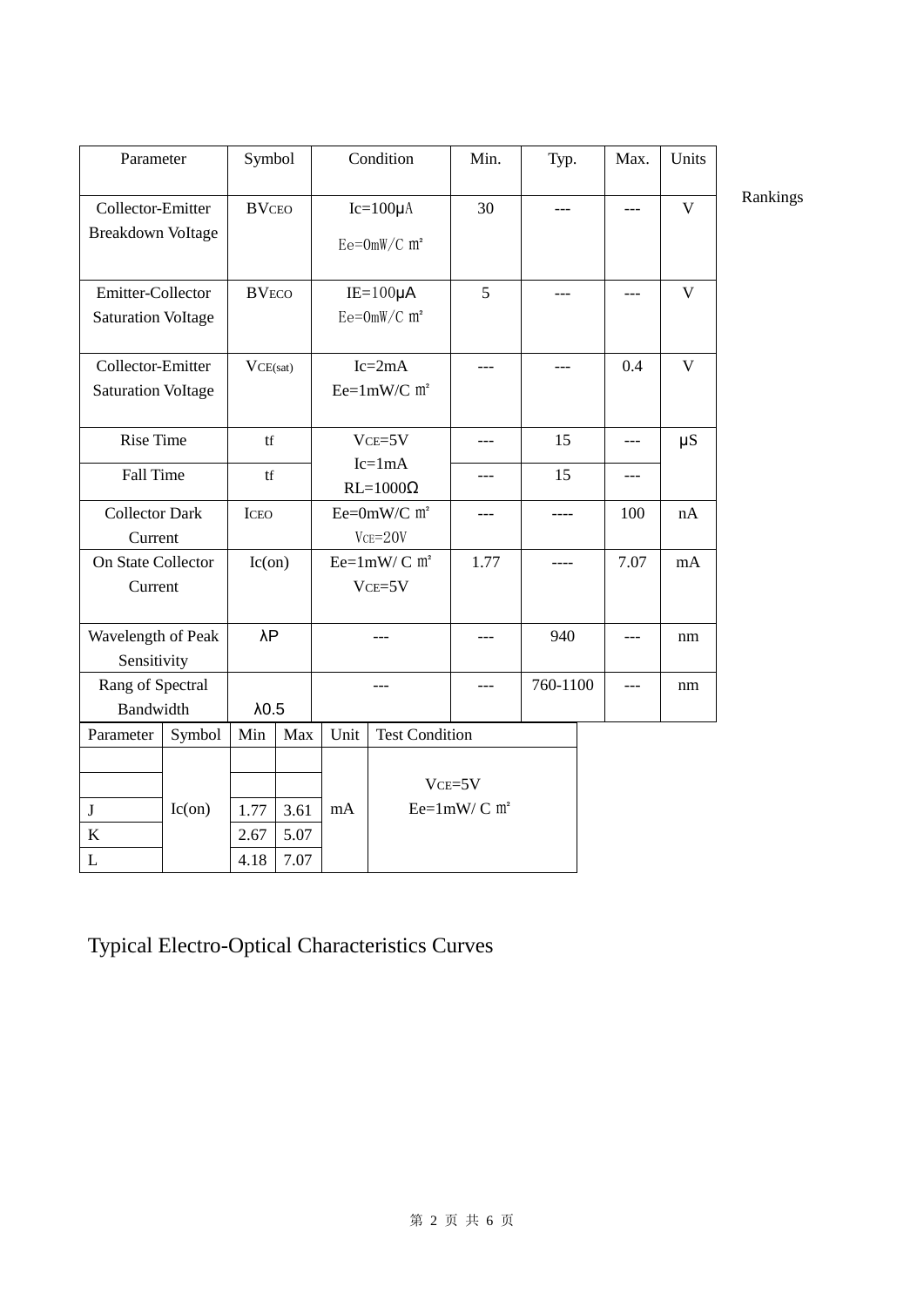

Fig.1Collector Power Dissipation vs.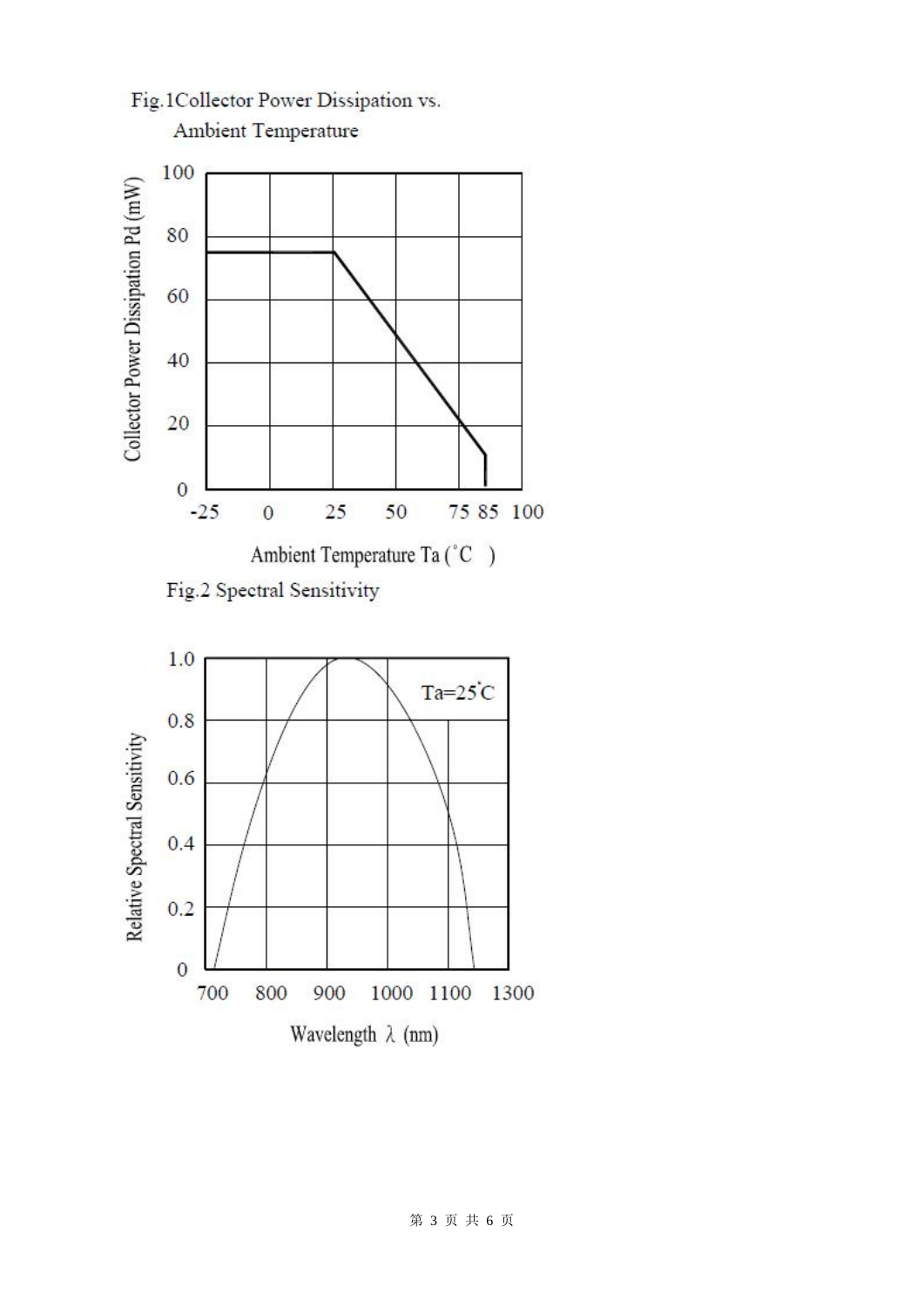Fig.3 Relative Collector Current vs.





Typical Electro-Optical Characteristecs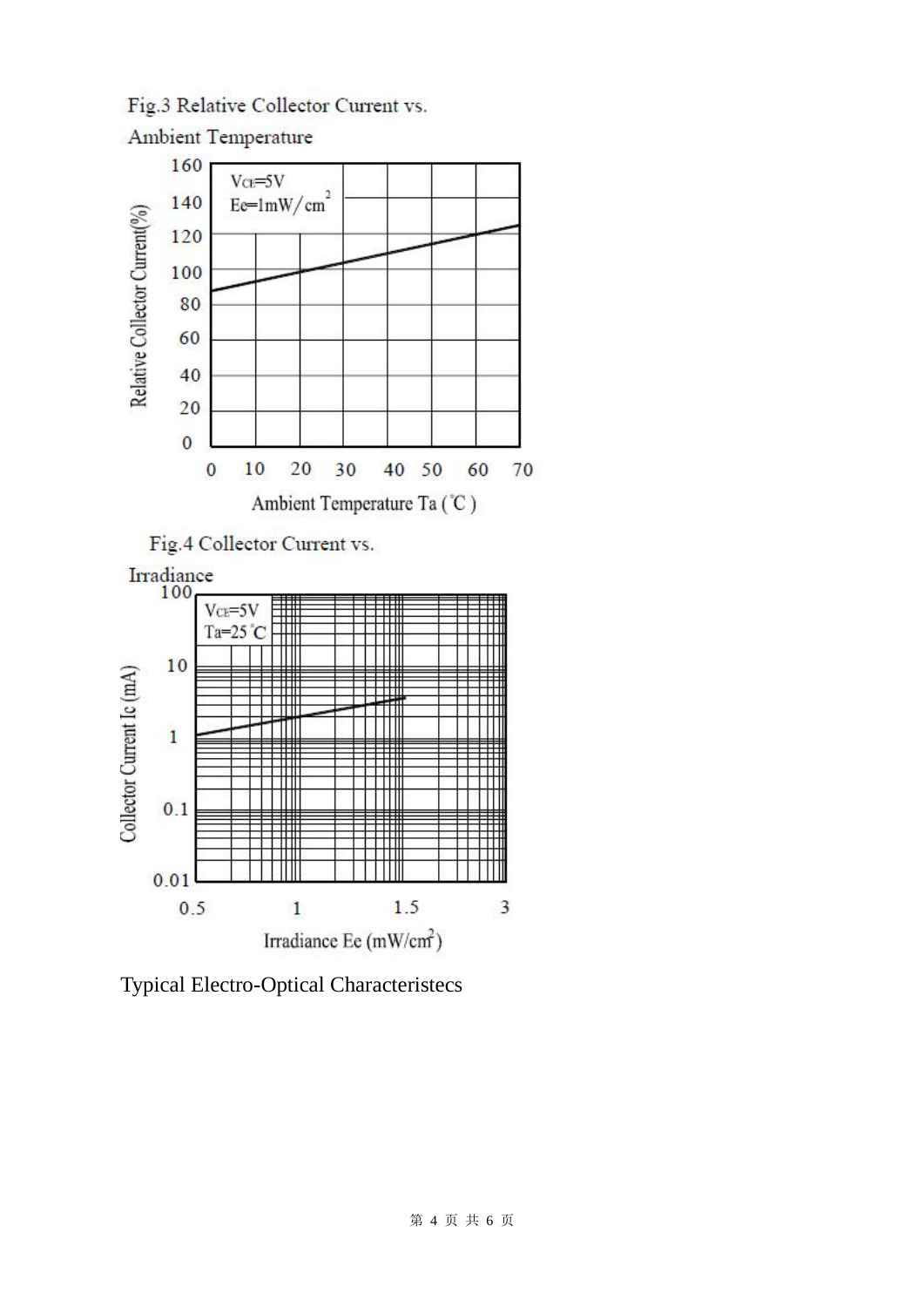



Collector-Emitter Voltage VCE (V)